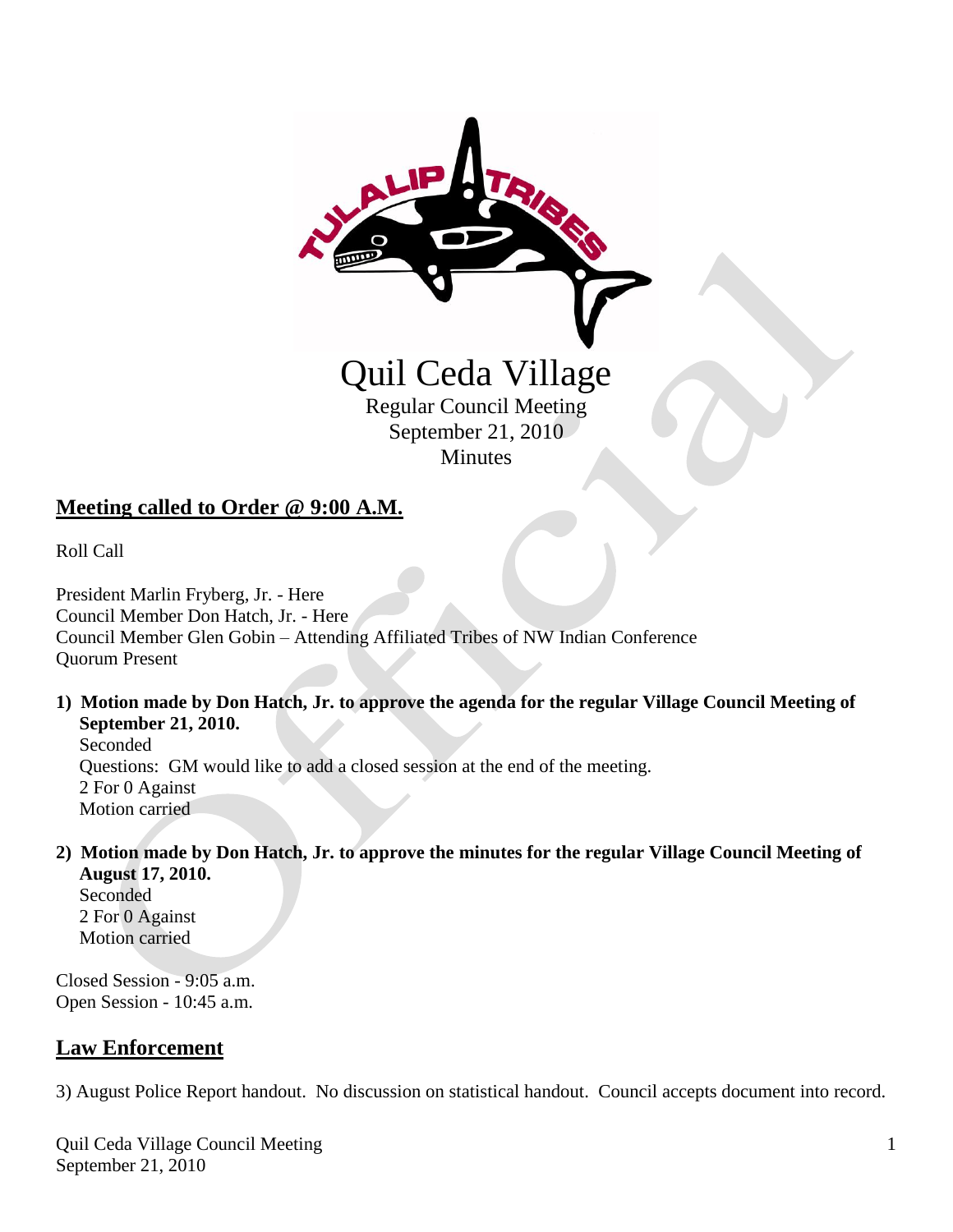## **Engineering Services**

**4) Motion made by Don Hatch, Jr. to approve Resolution No. 2010-017 authorizing a one year employment contract with Alison Warner, Wetlands Specialist, to continue work on Quil Ceda Village Wetland permitting process with funding to come from the Engineering Department budget.** Seconded

 Questions: This position was advertised and filled through the regular hiring process. A contract is being used because the position will end when the wetland permitting process is completed.

- 2 For 0 Against
- Motion carried

 (Village Clerk Note: Resolution No.2010-017 has been changed to No. 2010-017A due to a duplication For the No. 2010-017)

# **Finance**

5) Resolution No. 2010-018 closing the QCV sweep fund, disburse the funds back to the seven bank accounts and approve the transfer of \$1.7 million from the Economic Development to TDS to cover the negative account balance by September 30, 2010.

#### **No Action taken on Resolution**

Agenda Item moved to the Tulalip Board of Directors for review.

## **Maintenance**

**6) Motion made by Don Hatch, Jr. to approve Resolution No. 2010-019 authorizing Contract Change Order No. 02 for Tulalip Construction related to Bid Package 10-004 Quil Ceda Village Roadway Pavement Markings Project. This change order is for certain Owner requested additional pavement marking and signage work at the Tulalip Tribes Chevron.** Seconded

 Questions: Amendment #2. Main contract was for stripping within Quil Ceda Village. Scope of work was changed on bid day by the owner. The change was for the area near the Tulalip Chevron which was removed from the bid but then the owner needed to put it back in.

 2 For 0 Against Motion carried

# **Tulalip Broadband**

**7) Motion made by Don Hatch, Jr. to approve Resolution No. 2010-020 authorizing a five year contract for services (Ending March 31, 2015) with Fox Sports Northwest (FSN) in an amount not to exceed \$87,000.**

Seconded